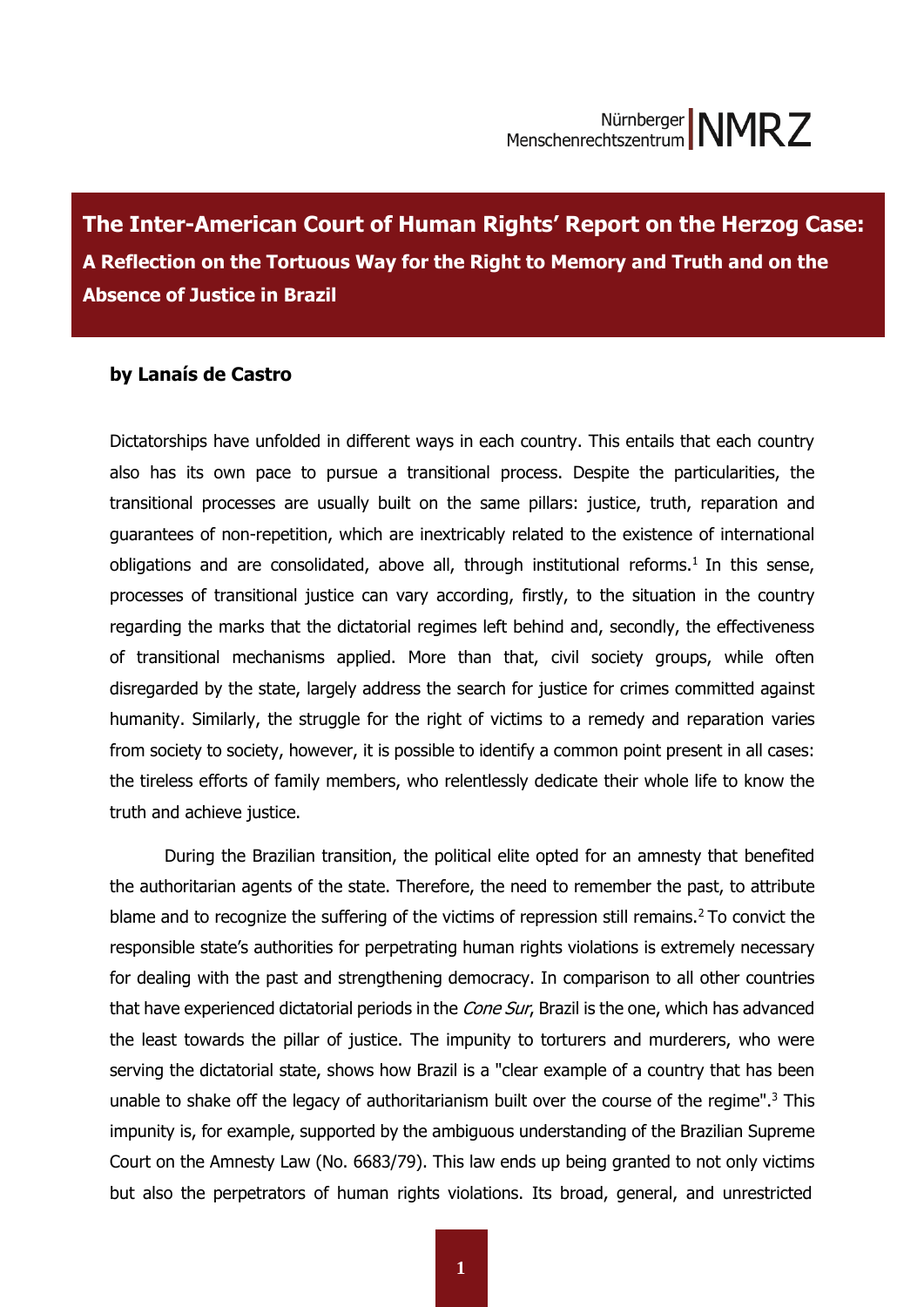character automatically acquits all violations of human rights that have been perpetrated by agents of political repression, making it a true self-amnesty granted by the regime to itself. That is to say, while being seen as a milestone for the Brazilian re-democratization, the Amnesty Law represents a policy of forgetfulness, as well. Its controversial interpretation still persists.

The military regime, which was marked by several modifications to the Constitution of 1946<sup>4</sup>, installed an order of exception through the so-called Institutional Acts (IA), of which there were seventeen in total. Briefly said, through these IA the constituted order in force was broken and civil rights increasingly restricted. The hardest one was the fifth IA, issued in December 1968 during the *Anos de Chumbo* (Years of Lead) from about 1965 to 1974. The IA-5 suspended legislative bodies indefinitely, allowed the executive branch to rule by decree, and provided the legal basis for a purge of "subversive elements" perceived as threats to the maintenance of the regime's security.<sup>5</sup> In 1970, two complementary intelligence and repression agencies were created in Brazil. These were directly connected to the army. Their offices were established in all major cities across the country and called Destacamento de Operações de Informações (DOI - Department of Information Operations) and Centro de Operações e Defesa Interna (CODI - Center for Internal Defense Operations), best known as DOI/CODI. They formed a "political police force that took over some of the functions of the Operação Bandeirante (OBAN - Bandeirante Operation)" – the latter had previously been created in 1969 with the help of entrepreneurs linked to the Federation of Industries of the State of São Paulo (FIESP) in order to integrate the repressive forces of the military regime. The DOI/CODI agencies "had carte blanche to persecute, arrest, torture, and murder anyone who dared defy the regime", and further, "[t]he DOI/CODI meant the actual federalization of the OBAN, that is, it adopted the idea of the original institution that was being funded by the private sector and transformed it into a governmental office". <sup>6</sup> According to official reports, from 1970 to 1973 around "fifty deaths and more than 6,700 politically motivated arrests" happened at the DOI/CODI office in São Paulo.<sup>7</sup>

A case in point is the death of the journalist Vladimir Herzog, who was tortured and murdered by agents of the Brazilian authoritarian state in 1975. As stated in the Inter-American Court's report on the case, his detention was part of the *Operação Radar* (Operation Radar), which had been retaken by the DOI/SP in 1973 and aimed at "combating" the Brazilian Communist Party (PCB).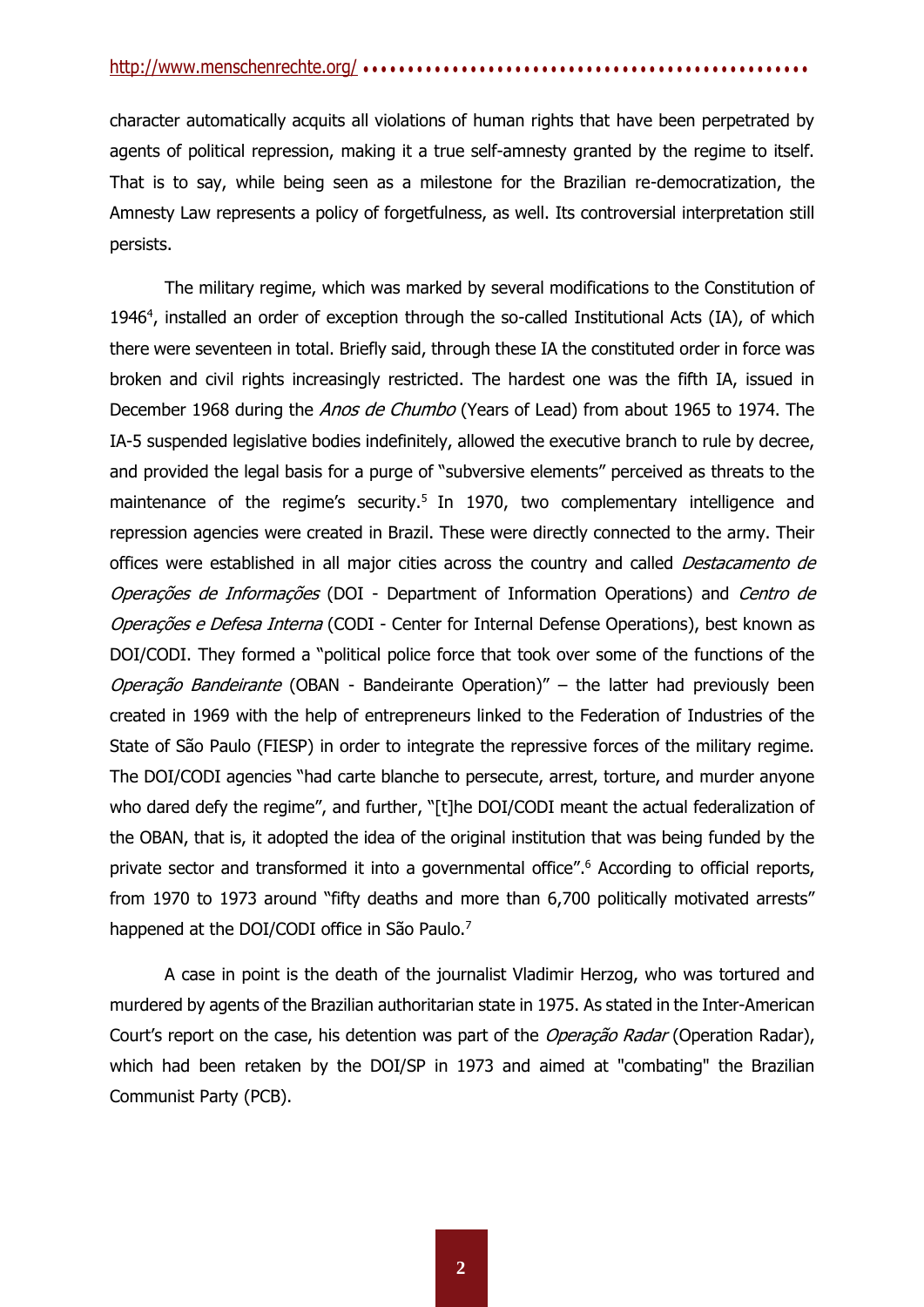

Vladimir Herzog. Credits: [Collection of Instituto Vladimir Herzog.](http://vladimirherzog.org/o-instituto/)

As reported in the Inter-American Court's ruling of 15 [March](http://www.corteidh.or.cr/docs/casos/articulos/seriec_353_esp.pdf) 2018<sup>8</sup>, which was released on [July 4, 2018](http://www.corteidh.or.cr/docs/comunicados/cp_25_18.pdf)<sup>9</sup>, in the evening of 24 October 1975 two DOI/CODI agents came over to the TV Cultura's headquarter, where Vladimir Herzog was working, and summoned him to accompany them to the DOI/CODI office in order to Herzog clarify his ties with the PCB. Though, after the interference of the TV Cultura's directorate, the security forces agreed to notify Vladimir Herzog that he should "voluntarily" appear at the DOI/CODI-SP headquarter the next morning to testify. He went Saturday morning, 25 October. As further accounted in this report, when he arrived he was deprived of his freedom, interrogated and tortured. During the afternoon, he was murdered by the DOI/CODI members, who had kept him under arrest. On that same day, the Command of the Second Army publicly announced the official version of the facts, which stated that Vladimir Herzog had committed suicide by hanging himself. The existence and diffusion of this false version has been appealed by the journalist's family since as well as during the process conducted by the Inter-American Court.

Throughout the struggle of Herzog's family members for memory, truth and justice, they received no support from the Brazilian justice system, which has filed the case's investigations several times and as of today has not punished the persons responsible. The case reached the Inter-American Court, because the Brazilian state did not execute justice. According to the *[Instituto Vladimir Herzog](http://vladimirherzog.org/casoherzog/)*:

The Inter-American Commission on Human Rights (IACHR) sent Herzog's case to the Inter-American Court of Human Rights so that the the Brazilian state could be tried for neither investigating nor punishing those responsible for the torture and execution of Vladimir Herzog.<sup>10</sup>

Before it happened, there were three attempts at national courts to investigate the case, which all failed: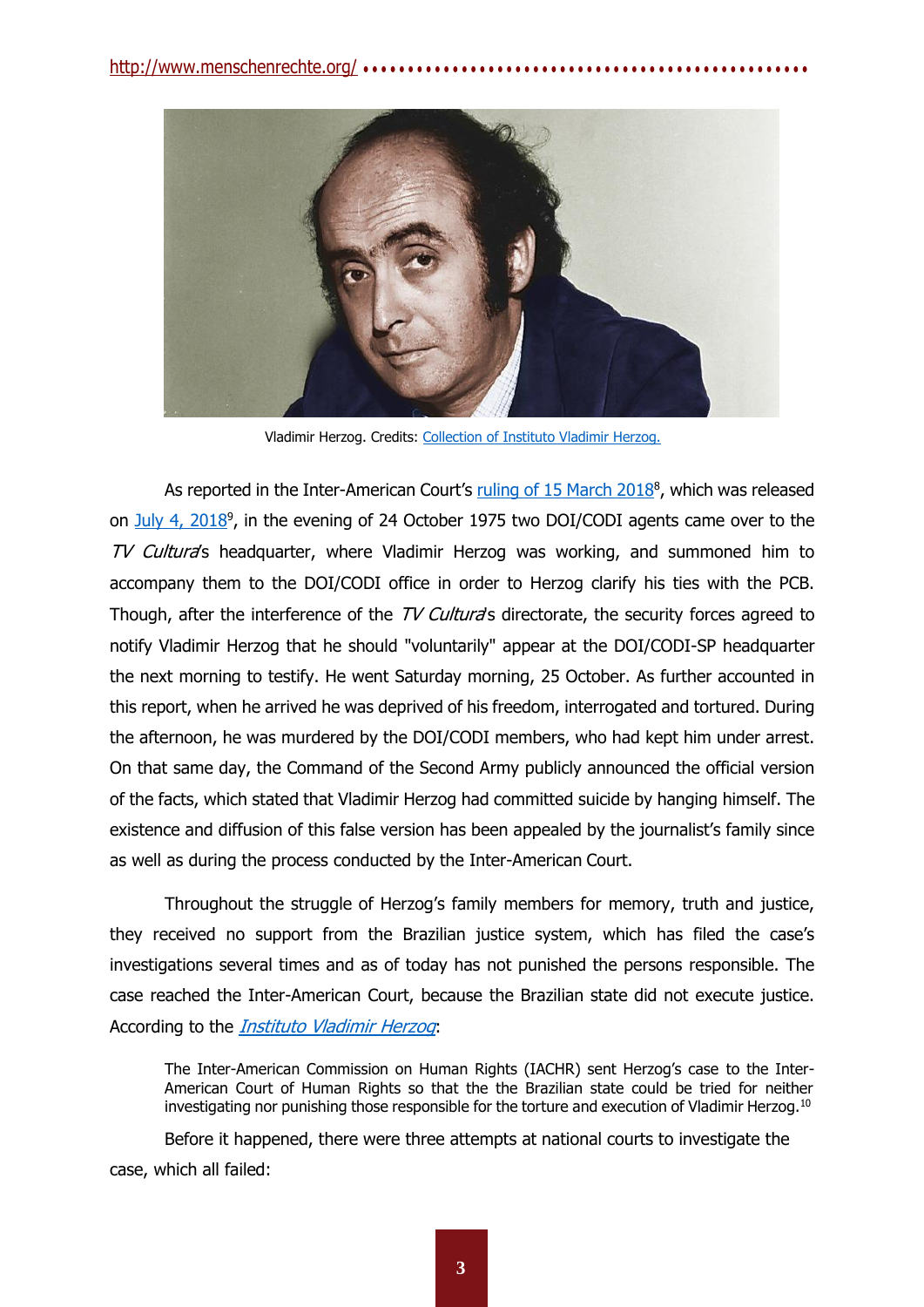The first attempt was conducted shortly after the crime by the Military Justice itself, which concluded the investigation by stating the suicide of the journalist. Such version was rejected [by the family, who then] $^{11}$  presented a declaratory action in the Federal Justice. The second time, in 1992, the Public Prosecutor's Office of the State of São Paulo requested the opening of an inquiry based on new information, but the Court decided to file the case based on the Amnesty Law of 1979. Finally, in 2009, there was also an attempt by the Federal Public Ministry, which again failed. At this time under the argument that the case should be filed by prescription.<sup>12</sup>

On top of that, as also stated in the Inter-American Court decision, the *Instituto* Vladimir Herzog reports: "[o]n 29 April 2010, the Federal Supreme Court ruled, by seven votes to two, that the Amnesty Law was compatible with the [democratic] Brazilian Constitution of 1988. This decision has a binding effect over all organs of public power<sup>"13</sup>. As Heinz F. Dressel, who was outraged by this decision, addresses, "it is a misconception to speak of 'bilateralism'." To set side by side torturers and the victims of terror is "offensive and repugnant", and further "this judgment of the Federal Supreme Court seems to be irrational. Torture can not be considered a legitimate function of the State. (…) Torture is a crime against human dignity and should not be amnestied".<sup>14</sup>

Vladimir Herzog's case illustrates the lethargic Brazilian transitional justice, which favors impunity. Concerning the just mentioned Amnesty Law, which provided a legal basis for the dictatorial regime's crimes to remain unpunished<sup>15</sup>, Brazil had a late National Truth Commission (CNV) that unfortunately "failed to overcome the greatest obstacle [that this law represents] to a comprehensive coping with Brazilian human rights violations."<sup>16</sup>

Unlike the creation of official truth commissions in Argentina or Chile, which were implemented early in the democratic process post-military regime, the Brazilian Truth Commission (CNV) was endorsed in 2011, almost 30 years after the end of the military dictatorship in 1985. The CNV's goals included: to explain the circumstances of cases of serious human rights violations between 1946 and 1988 and to "promote the clarification" of cases of torture, deaths, enforced disappearances, concealment of corpses, and clarify their authorship even abroad.<sup>17</sup> The CNV had more than two years since its establishment to complete the work of analyzing documents from public agencies, holding public hearings, and convening persons for interviews, who might have any connection with the examined facts and circumstances. It was legally established that the CNV would not have (and in fact did not have) jurisdictional or persecutory character and that it would be the duty of public servants and military personnel to collaborate with the Commission.

Particular to the Herzog's case, as part of its attributions, the CNV stated that there was no doubt that Vladimir Herzog was illegally detained, tortured and murdered by state agents at DOI/CODI/SP on 25 October 1975 and, furthermore, demanded the rectification of the *mortis causa* registered in Vladimir Herzog's death certificate, which has been a life-long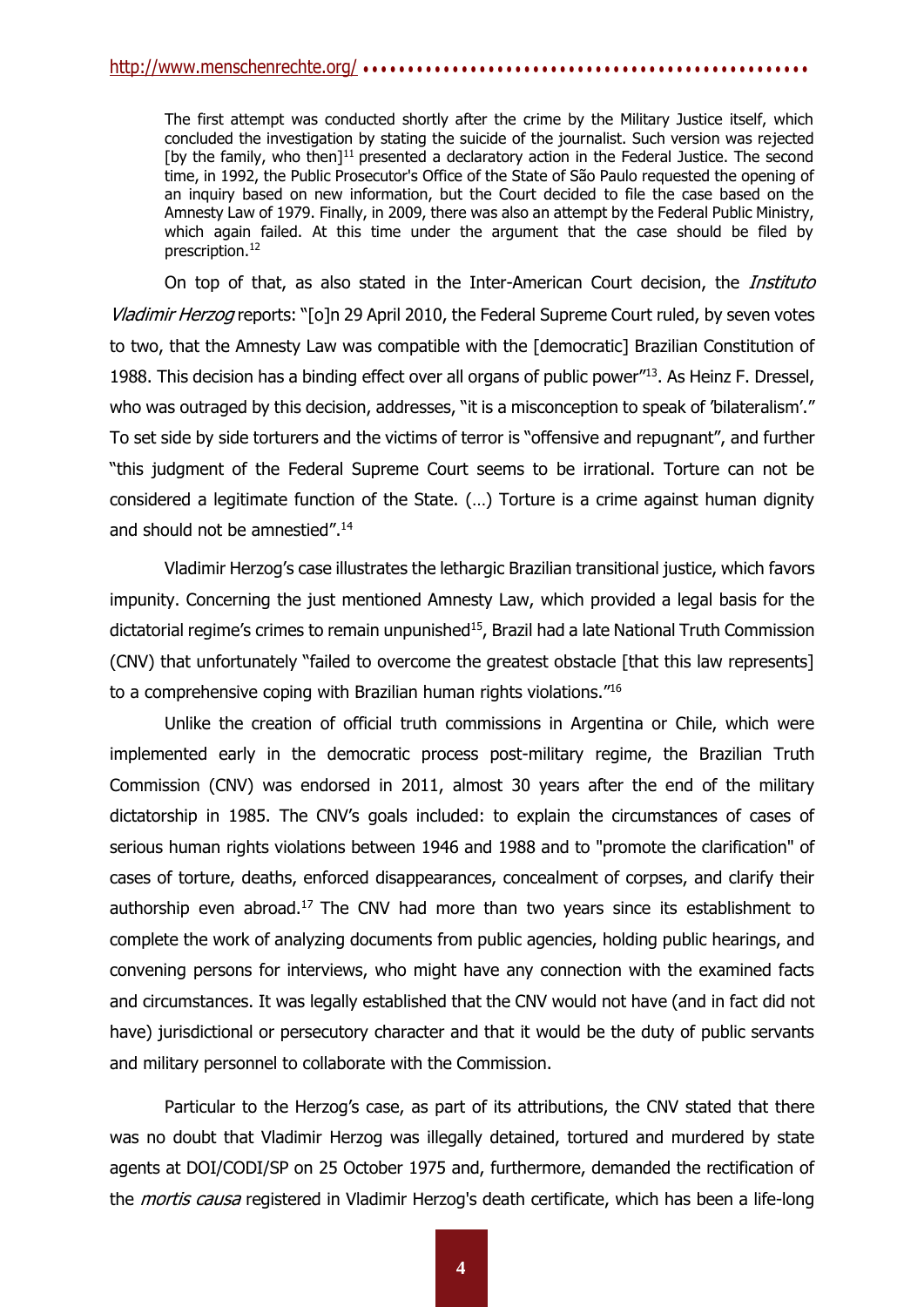# <http://www.menschenrechte.org/> ● ● ● ● ● ● ● ● ● ● ● ● ● ● ● ● ● ● ● ● ● ● ● ● ● ● ● ● ● ● ● ● ● ● ● ● ● ● ● ● ● ● ● ● ● ● ● ● ● ●

request of the journalist's widow, Clarice Herzog. On 24 September 2013, the intervening judge ordered the statement that the death of Vladimir Herzog had occurred as a result of injuries and ill-treatment suffered at DOI/CODI-SP. The Commission of Amnesty of the Ministry of Justice made the [rectification on Vladimir Herzog's death certificate](http://vladimirherzog.org/novo-atestado-de-obito/). The family members waited almost 38 years for this.



Clarice Herzog holding Vladimir's death certificate rectified. Credits: Paula Sacchetta.

Pondering the points outlined above, we may realize the qualifications of the Brazilian democracy (its choices and limits) and rethink it critically. Dealing with the legacies of authoritarian repression is a political and ethical challenge during the transition to democracy. Brazil has not yet addressed this challenge as it should. The deep political tensions of the country's transitional process led the government to opt for a general amnesty and, consequently, for forgetting. The permanence of the dictatorship's shadow is illustrated through repressive means exhibited by the current democracy such as the truculent police violence or the existence of an exclusive military justice and thus still affects the lives of Brazilians.

It has taken 43 years and Herzog's family had to involve international bodies, like the Inter-American Court, to obtain justice. The recent Inter-American Court's decision obliges Brazil to reopen the investigation on the journalist's death and blames the state's negligence in investigating, prosecuting and punishing those responsible for Herzog's murder.<sup>18</sup> This unprecedent great achievement may be viewed by hundreds of other families as a victory because they similarly had their relatives subjected to enforced disappearance or murdered by the authoritarian state and had joined in the long path for justice that Brazil has ahead of it. In general, the Court's decision represents a great advancement for all cases of serious human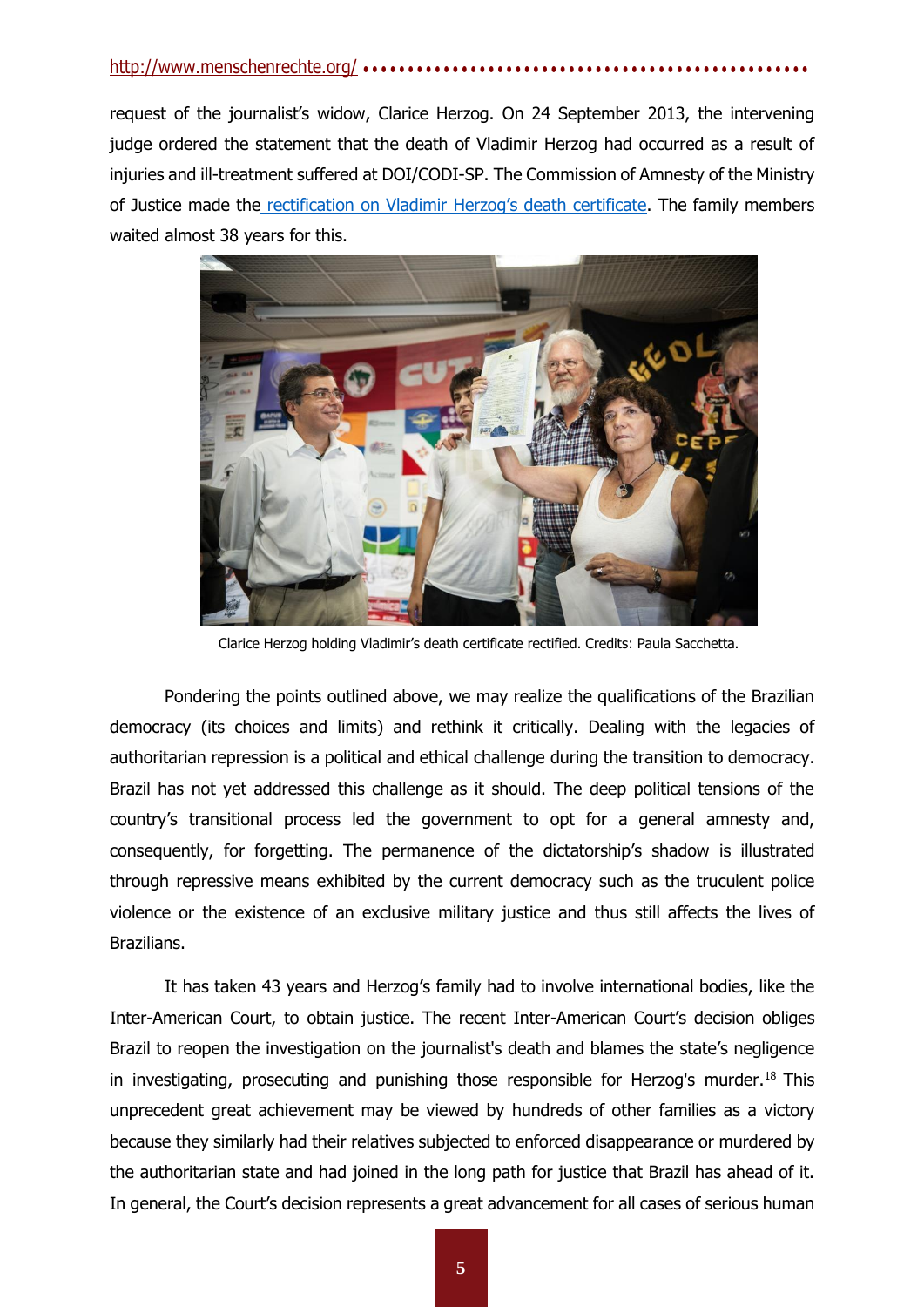### <http://www.menschenrechte.org/> ● ● ● ● ● ● ● ● ● ● ● ● ● ● ● ● ● ● ● ● ● ● ● ● ● ● ● ● ● ● ● ● ● ● ● ● ● ● ● ● ● ● ● ● ● ● ● ● ● ●

rights violations and crimes against humanity, which urge prompt reparation policies. Like in the case of Herzog's family, their right "to know the truth" has been largely violated by the Brazilian democratic state as well as their "personal integrity". Therefore, this sentence on Herzog's case is of extreme importance to the justice process in the country as a whole.

There are different evaluations on the quality of the CNV's [Final Report](http://cnv.memoriasreveladas.gov.br/index.php?option=com_content&view=article&id=571) released in December 2014. Some state its results were frustrating. This account is grounded to a large extent on the fact that the term "tortures institutionalized by the Brazilian state" has been avoided in the CNV's report. The general term "violations of human rights" has been used instead.<sup>19</sup> There is certainly some truth to this view, however others see that *frustrating* may be an unsuitable term, thinking that although only few concrete results have been achieved after two years and seven months of work and many investigations were unfortunately not only hampered with but also prevented, the CNV's contribution was an important step taken in the long way of the search for the truth and to build memory. In fact, the CNV did not propose solutions to repressive mechanisms present in today's Brazilian society nor did it provide the families of the regime's victims with more than a "late truth without justice".<sup>20</sup> However, it was fundamental in raising the issue and promoting the debate so that the importance in strengthening democracy, the need to seek answers and to deal with the past could be given to the new generations. This is an achievement that can be considered as a significant success.

In general, it is very difficult to precisely define to which extent the past social experience of Brazil's authoritarian regime bears on the present, making it an obstacle in the path for improving the quality of the country's current democracy. It is equally challenging to accurately estimate how the culture of impunity, which affects the legitimacy and effectiveness of law and its institutions, has been fueled by absence or by insufficient measures to remedy these grave human rights abuses of the past. $21$  Notwithstanding, it is equally very arduous to defend the contrary. As Miguel Arraes de Alencar, then governor of the state of Pernambuco, asserts in the joint work *Dossier of the political dead and [disappeared](http://www.dhnet.org.br/dados/dossiers/dh/br/dossie64/br/dossmdp.pdf) from 1964 onwards*:

"(…) the facts that stand before us are unavoidable. There is no alternative but to decipher them and reveal them, even if it may be painful and the blames are untaken. It is also with deep pains and by assuming the guilt that a nation is built. To want justice does not mean to want revenge. Revanchists only reform mistakes, while those who fight for justice advance the process of re-democratization – which is still essentially formal in Brazil where an economic model that generates millions of miserable people is supported. The recognition by the State of the rights of the dead Brazilians during the military regime will represent advancement towards the re-democratization process. We know we can accomplish it with maturity and responsibility" (1995, p. xix. Free translation). $^{22}$ 

In conclusion, I would like to reaffirm that the only antidote or alternative facing an oppressive elite is by relentlessly defending democracy. The responsibility of Brazil towards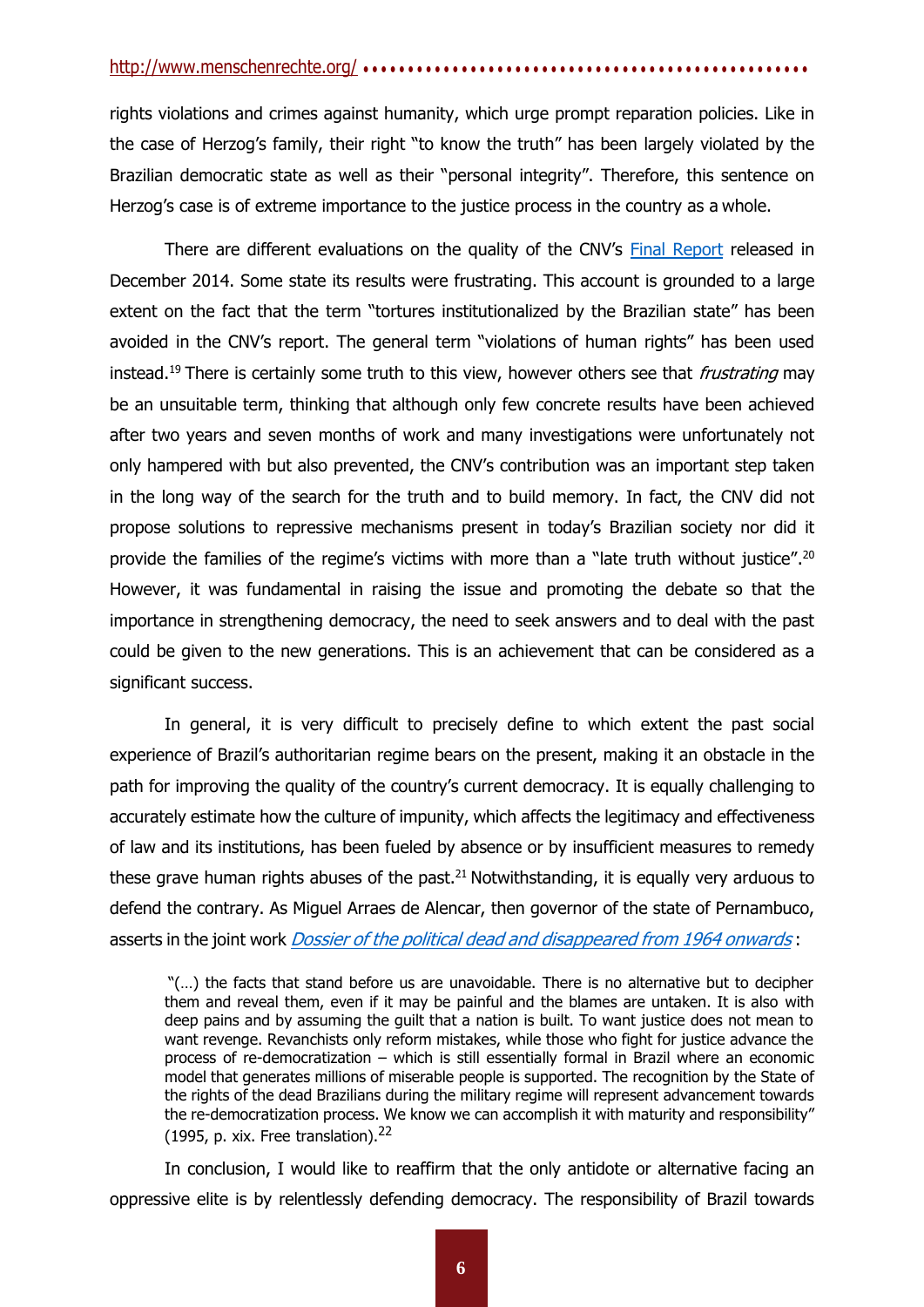## <http://www.menschenrechte.org/> ● ● ● ● ● ● ● ● ● ● ● ● ● ● ● ● ● ● ● ● ● ● ● ● ● ● ● ● ● ● ● ● ● ● ● ● ● ● ● ● ● ● ● ● ● ● ● ● ● ●

the commitment to justice, to the right to truth and memory is an urgent matter. These are essential to building intergenerational awareness that does not accept the idea that the period of the Brazilian exception regime, like any other repressive period lived in any other country, is a mere anomaly over the course of history or a dark past that can be solved by turning the page. It can not be forgotten, rather it must be accounted for. We must draw from these experiences and develop our self-awareness of the factors and mechanisms that once made the dictatorship possible and struggle against their legacies that still threaten our democracy. The mechanisms that lead to the dictatorship have been unimaginable once before, therefore these exact mechanisms prevalent today must be not only recognized and addressed, but also prevented. We need to challenge the legacies that remain in the democracy we live in like the extremely violent *modus operandi* of the Brazilian police force; the high police lethality; the mass incarceration; the high rates of homicides that come from the endemic violence and clearly target stigmatized and vulnerable social groups; the actual enforced disappearances; the justice system that collaborated with the dictatorship and continues to collaborate in the police arbitrariness in times of democracy.

Democracy operates as the only checks-and-balances form of government that can keep the political bodies away from extremism, and even so, such polarized groups raise. Impoverishing a society by crippling their ability to defend their own interests and selfdetermination, or attacking social and cultural diversity or general freedom of expression, or else attempting to curtail the liberties and freedom within the state – these reproachable measures undermine the social bases of political democracy and end up pushing the whole society dangerously to the brink of social disaster. The few but extremely important victories of Vladimir Herzog's family throughout these last 43 years are victories of the entire society facing an oppressive state. In the same way, it is a duty of the whole Brazilian society to commit to the struggle for the right to memory and truth, and justice. To hold the state responsible for complying with the Inter-American Court's decision on Herzog's case is a struggle of the Brazilian people.



"Struggle!" Credits: [Collection of Insituto Vladimir Herzog. F](http://vladimirherzog.org/casoherzog/)ree translation.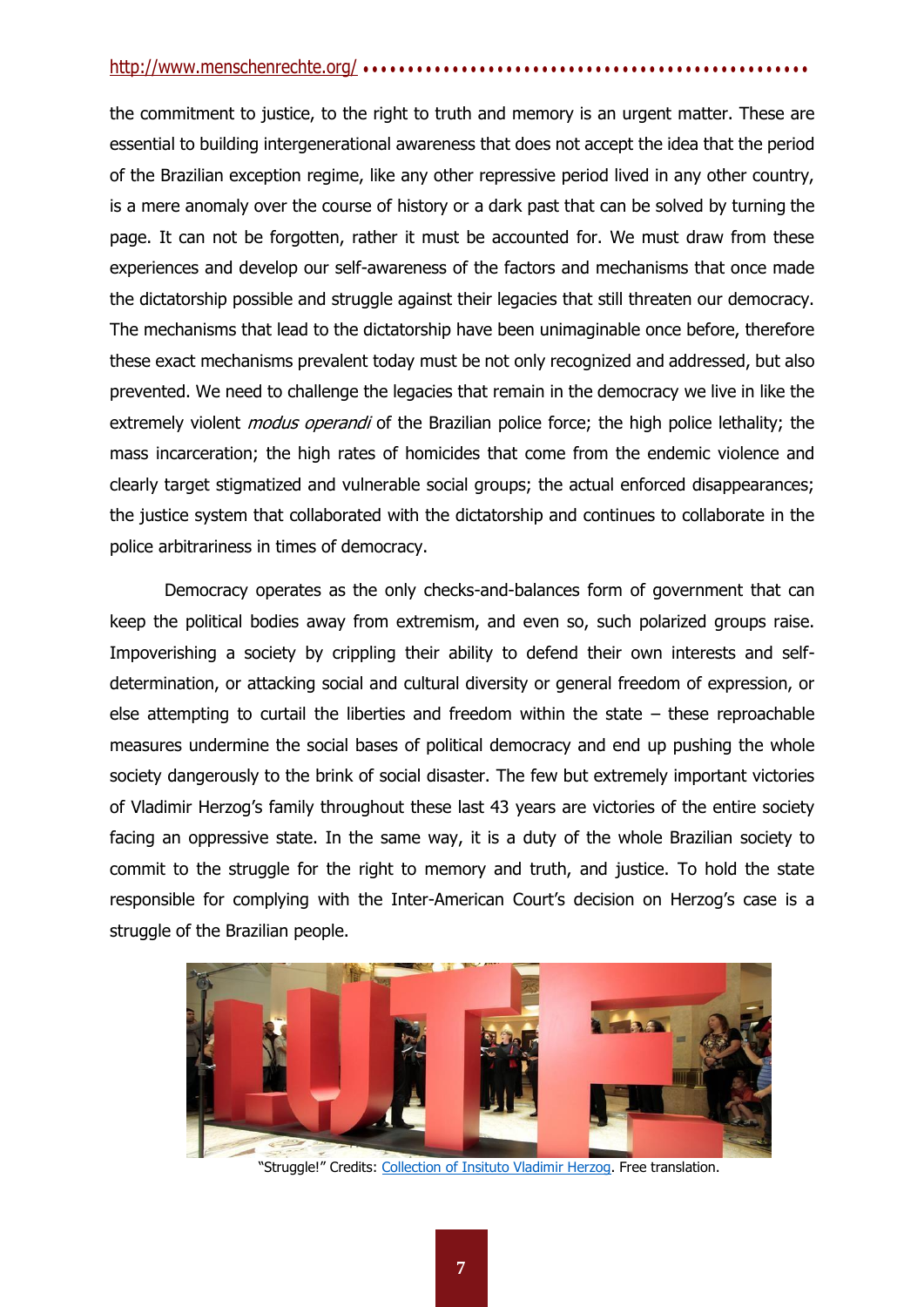#### **Notes and references:**

<sup>1</sup> Sandoval, Clara. (June, 2014). Justiça de transição e a mudança social. In SUR Revista Internacional de Doritos Humanos. Original in English. Vol. 11 No. 20. Available at: [http://www.conectas.org/pt/acoes/sur/edicao/20/1007289-justica-de-transicao-e-mudanca-social.](http://www.conectas.org/pt/acoes/sur/edicao/20/1007289-justica-de-transicao-e-mudanca-social) Accessed on 06.07.2018.

<sup>2</sup> Brito, Alexandra Brahona de. (January-July, 2009). Justiça Transicional e a Política da Memória: uma visão global. Comissão de Anistia. *In Revista Anistia Política e Justica de Transição*. No. 1. pp. 56. Ministério da Justica. Brasília. Available at<http://www.justica.gov.br/central-de-conteudo/anistia/anexos/2009revistaanistia01.pdf> Accessed on 26.07.2018.

<sup>3</sup> Mezarobba, Glenda. (December, 2010). Entre reparações, meias verdades e impunidades: o difícil rompimento com o legado da ditadura no Brasil. *In SUR Revista Internacional de Direitos Humanos.* Original in Portuguese. Vol. 7. No 13. pp. 9. Available at <http://sur.conectas.org/en/reparations-half-truths-impunity/> Accessed on 10.07.2018.

 $<sup>4</sup>$  ibid. pp. 1</sup>

<sup>5</sup> See its entire content at [http://www.planalto.gov.br/ccivil\\_03/ait/ait-05-68.htm](http://www.planalto.gov.br/ccivil_03/ait/ait-05-68.htm)

<sup>6</sup> Pinheiro Machado, Roberto. (2018). Brazilian History: Culture, Society, Politics 1500-2010. Cambridge Scholars Publishing. pp. 480.

 $<sup>7</sup>$  ibid. pp. 319.</sup>

8 Inter-American Court of Human Rights. (March 15, 2018). Caso Herzog y otros vs. Brasil. Sentencia de 15 de<br>marzo de 2018. Original in Spanish. Available at marzo de 2018. Original in Spanish. Available at [http://www.corteidh.or.cr/docs/casos/articulos/seriec\\_353\\_esp.pdf. A](http://www.corteidh.or.cr/docs/casos/articulos/seriec_353_esp.pdf)ccessed on 19.07.2018.

9 Inter-American Court of Human Rights. (July 4, 2018). Comunicado: Brasil es Responsable por no Investigar Crimen de Lesa Humanidad Cometidos Contra el Periodista Vladimir Herzog. Original in Portuguese. Available in Spanish at [http://www.corteidh.or.cr/docs/comunicados/cp\\_25\\_18.pdf. A](http://www.corteidh.or.cr/docs/comunicados/cp_25_18.pdf)ccessed on 19.07.2018.

<sup>10</sup> Herzog's case.  $(n/a)$ . Instituto Vladimir Herzog. Free translation. Available at [http://vladimirherzog.org/casoherzog/. A](http://vladimirherzog.org/casoherzog/)ccessed on 30.07.2018.

<sup>11</sup> Note: In 1976, Clarice Herzog, and her two children presented a Declaratory Action for the Federal Justice of São Paulo, requesting the Court to declare the responsibility of the Brazilian State for Herzog's imprisonment, torture and death. In 1978 the federal judge issued a ruling on the Herzog's case stating that the journalist was arrested, tortured and murdered. This represented the family's first victory towards their search for justice. See at <http://vladimirherzog.org/casoherzog/>

<sup>12</sup> Herzog's case.  $(n/a)$ . Instituto Vladimir Herzog. Free translation. Available at [http://vladimirherzog.org/casoherzog/. A](http://vladimirherzog.org/casoherzog/)ccessed on 30.07.2018.

 $13$  Inter-American Court. (July 4, 2018) pp. 2 – Free translation

<sup>14</sup> Dressel, Heinz F. (June 7, 2010). O Brasil vai fugir da confrontação com os crimes da ditadura? Available at <http://www.menschenrechte.org/lang/de/regionen/confrontacao-com-ditadura> Accessed on 28.07.2018.

<sup>15</sup> Comissão Especial de Mortos e Desaparecidos Políticos. (2007). Direito à memíria e à verdade. Secretaria Especial dos Direitos Humanos da Presidência da República. pp. 30. Available at [http://dh.sdh.gov.br/download/dmv/direito\\_memoria\\_verdade.pdf](http://dh.sdh.gov.br/download/dmv/direito_memoria_verdade.pdf) Accessed on 23.07.2018.

<sup>16</sup> Ambos, Kai & Romero, Eneas. (January 15, 2015). The Report of the Brazilian Truth Commission: Late Truth without Justice? Available at [https://www.ejiltalk.org/12892/ A](https://www.ejiltalk.org/12892/)ccessed on 27.07.2018.

<sup>17</sup> See more about the CNV's working groups and their objectives at [http://cnv.memoriasreveladas.gov.br/institucional-acesso-informacao/grupos-de-trabalho.html.](http://cnv.memoriasreveladas.gov.br/institucional-acesso-informacao/grupos-de-trabalho.html) Accessed on 31.07.2018.